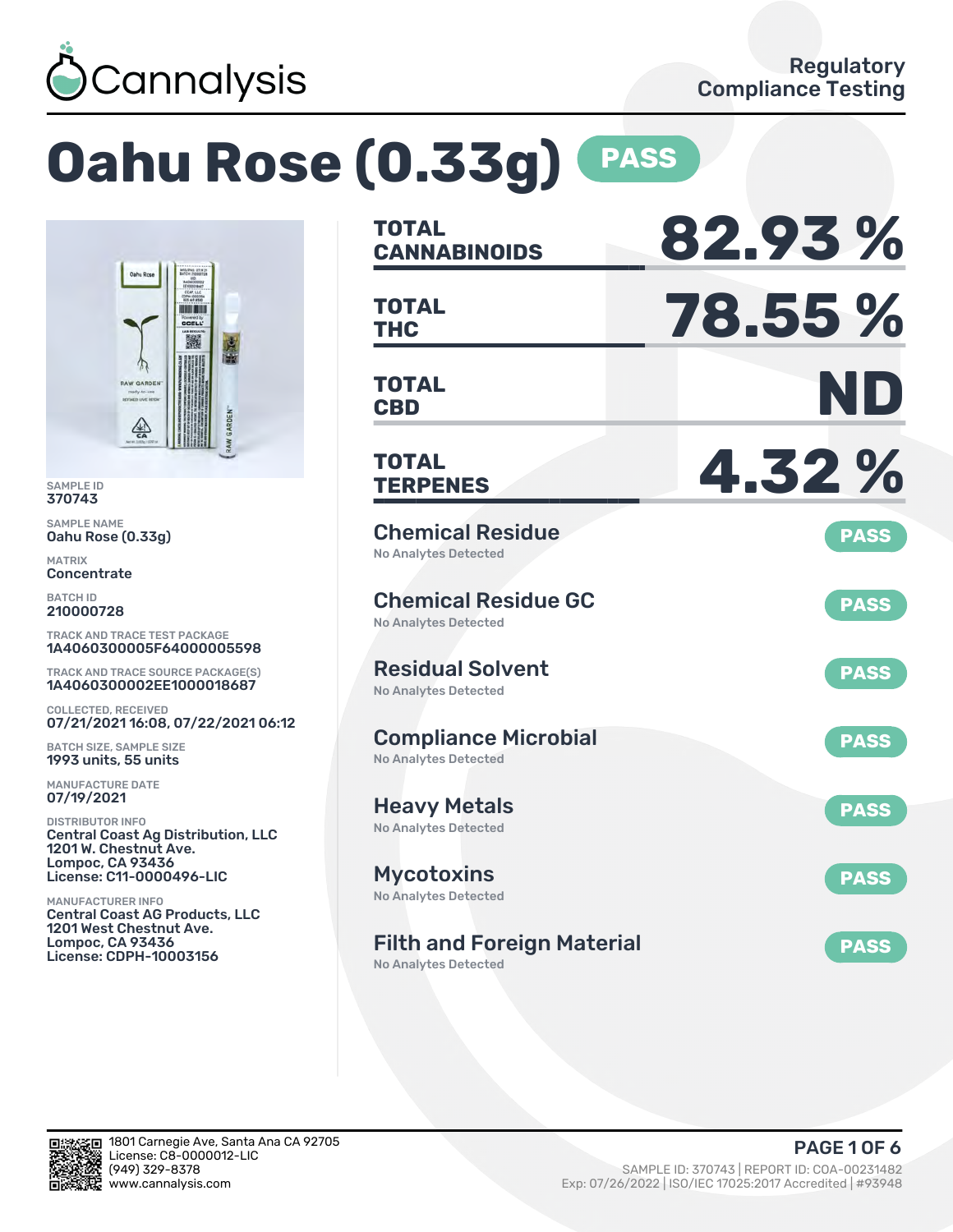

## CANNABINOID ANALYSIS

Total THC,CBD value(s) have been decarboxylated.

| TOTAL THC:          | 785.5 mg/g (78.55 %), 259.22 mg per package |
|---------------------|---------------------------------------------|
| TOTAL CBD:          | ND.                                         |
| TOTAL CANNABINOIDS: | 829.3 mg/g (82.93 %)                        |

UNIT OF MEASUREMENT: Milligrams per Gram(mg/g)

| <b>ANALYTE</b>         | <b>RESULT</b>        | LOD    | <b>LLOO</b> | <b>ANALYTE</b>   | <b>RESULT</b>        | <b>LOD</b> | <b>LLOO</b> |
|------------------------|----------------------|--------|-------------|------------------|----------------------|------------|-------------|
| THCa                   | ND                   | 0.2000 | 0.4000      | CBD <sub>v</sub> | <b>ND</b>            | 0.2000     | 0.4000      |
| D9THC                  | 785.5 mg/g (78.55 %) | 0.2000 | 0.4000      | CBGa             | <b>ND</b>            | 0.2000     | 0.4000      |
| D8THC                  | ND                   | 0.2000 | 0.4000      | CBG              | 32.93 mg/g (3.293 %) | 0.2000     | 0.4000      |
| <b>THC<sub>v</sub></b> | 10.81 mg/g (1.081 %) | 0.2000 | 0.4000      | <b>CBN</b>       | ND                   | 0.2000     | 0.4000      |
| CBDa                   | ND                   | 0.2000 | 0.4000      | CBC              | <b>ND</b>            | 0.2000     | 0.4000      |
| CBD                    | ND                   | 0.2000 | 0.4000      |                  |                      |            |             |
|                        |                      |        |             |                  |                      |            |             |

#### ADDITIONAL INFORMATION

| Method:              | SOP-TECH-001 | Sample Prepped: 07/22/2021 12:22 |                                   | Sample Approved: 07/23/2021 12:58  |  |
|----------------------|--------------|----------------------------------|-----------------------------------|------------------------------------|--|
| Instrument: UPLC-DAD |              |                                  | Sample Analyzed: 07/22/2021 13:46 | Prep-Analytical Batch: 31241-25388 |  |



## TERPENE ANALYSIS

| <b>TOTAL TERPENES:</b>      |                                                   | 43.27 mg/g (4.327 %) |                  |  |  |  |  |  |
|-----------------------------|---------------------------------------------------|----------------------|------------------|--|--|--|--|--|
| <b>UNIT OF MEASUREMENT:</b> | Milligrams per Gram(mg/g)                         |                      |                  |  |  |  |  |  |
| <b>ANALYTE</b>              | <b>RESULT</b>                                     | LOD                  | <b>LLC</b>       |  |  |  |  |  |
| 3-Carene                    | <b>ND</b>                                         | 1.000                | 2.5 <sub>0</sub> |  |  |  |  |  |
| Alpha cedrene               | ND.                                               | 1.000                | 2.5 <sub>0</sub> |  |  |  |  |  |
| Alpha pinene                | 4.458 mg/g $(0.4458\%)$                           | 0.1000               | 1.0(             |  |  |  |  |  |
| Alpha terpineol             | <lloq< td=""><td>0.3260</td><td>0.6</td></lloq<>  | 0.3260               | 0.6              |  |  |  |  |  |
| Beta myrcene                | 15.34 mg/g (1.534 %)                              | 0.5000               | 1.0(             |  |  |  |  |  |
| Borneol                     | <b>ND</b>                                         | 1.000                | 2.5 <sub>0</sub> |  |  |  |  |  |
| Camphor                     | <b>ND</b>                                         | 0.1000               | 0.5              |  |  |  |  |  |
| Cedrol                      | <b>ND</b>                                         | 0.5000               | 1.0(             |  |  |  |  |  |
| Cis nerolidol               | ND.                                               | 2.500                | 5.0              |  |  |  |  |  |
| Fenchol                     | <lloo< td=""><td>0.5000</td><td>1.0(</td></lloo<> | 0.5000               | 1.0(             |  |  |  |  |  |
| Gamma terpinene             | <b>ND</b>                                         | 0.1000               | 0.5              |  |  |  |  |  |
| Geranyl acetate             | ND.                                               | 0.1000               | 0.5              |  |  |  |  |  |
| Isoborneol                  | ND.                                               | 0.5000               | 1.0(             |  |  |  |  |  |
| Limonene                    | $8.043$ mg/g $(0.8043%)$                          | 0.5000               | 2.5 <sub>0</sub> |  |  |  |  |  |
| Menthol                     | <b>ND</b>                                         | 1.000                | 2.5 <sub>0</sub> |  |  |  |  |  |
| Ocimene <sub>2</sub>        | 2.547 mg/g $(0.2547%)$                            | 0.3450               | 1.72             |  |  |  |  |  |
| P-mentha-1,5-diene ND       |                                                   | 0.5000               | 1.0(             |  |  |  |  |  |
| Sabinene                    | ND                                                | 0.5000               | 1.0(             |  |  |  |  |  |
| Trans beta farnesene ND     |                                                   | 2.500                | 5.0              |  |  |  |  |  |
| Trans nerolidol             | ND                                                | 0.5000               | 2.5 <sub>0</sub> |  |  |  |  |  |
|                             |                                                   |                      |                  |  |  |  |  |  |

| ANALYTE                 | <b>RESULT</b>                                                                                                                                          | <b>LOD</b> | <b>LLOQ</b> | <b>ANALYTE</b>      | <b>RESULT</b>                                       | <b>LOD</b> | <b>LLOQ</b> |
|-------------------------|--------------------------------------------------------------------------------------------------------------------------------------------------------|------------|-------------|---------------------|-----------------------------------------------------|------------|-------------|
| 3-Carene                | <b>ND</b>                                                                                                                                              | 1.000      | 2.500       | Alpha bisabolol     | <ll0q< td=""><td>0.1000</td><td>0.5000</td></ll0q<> | 0.1000     | 0.5000      |
| Alpha cedrene           | <b>ND</b>                                                                                                                                              | 1.000      | 2.500       | Alpha humulene      | 1.407 mg/g (0.1407 %)                               | 0.5000     | 1.000       |
| Alpha pinene            | 4.458 mg/g $(0.4458\%)$                                                                                                                                | 0.1000     | 1.000       | Alpha terpinene     | <b>ND</b>                                           | 0.5000     | 1.000       |
| Alpha terpineol         | <lloq< td=""><td>0.3260</td><td>0.6520</td><td>Beta caryophyllene</td><td>5.788 mg/g <math>(0.5788\%)</math></td><td>0.5000</td><td>1.000</td></lloq<> | 0.3260     | 0.6520      | Beta caryophyllene  | 5.788 mg/g $(0.5788\%)$                             | 0.5000     | 1.000       |
| Beta myrcene            | 15.34 mg/g (1.534 %)                                                                                                                                   | 0.5000     | 1.000       | Beta pinene         | 2.420 mg/g (0.2420 %)                               | 0.6070     | 1.214       |
| Borneol                 | <b>ND</b>                                                                                                                                              | 1.000      | 2.500       | Camphene            | <b>ND</b>                                           | 0.5000     | 1.000       |
| Camphor                 | <b>ND</b>                                                                                                                                              | 0.1000     | 0.5000      | Caryophyllene oxide | <lloq< td=""><td>0.5000</td><td>2.500</td></lloq<>  | 0.5000     | 2.500       |
| Cedrol                  | <b>ND</b>                                                                                                                                              | 0.5000     | 1.000       | Cis geraniol        | <b>ND</b>                                           | 1.000      | 2.500       |
| Cis nerolidol           | <b>ND</b>                                                                                                                                              | 2.500      | 5.000       | Eucalyptol          | <b>ND</b>                                           | 0.1000     | 0.5000      |
| Fenchol                 | <lloq< td=""><td>0.5000</td><td>1.000</td><td>Fenchone</td><td><lloq< td=""><td>0.1000</td><td>0.5000</td></lloq<></td></lloq<>                        | 0.5000     | 1.000       | Fenchone            | <lloq< td=""><td>0.1000</td><td>0.5000</td></lloq<> | 0.1000     | 0.5000      |
| Gamma terpinene         | <b>ND</b>                                                                                                                                              | 0.1000     | 0.5000      | Gamma terpineol     | <b>ND</b>                                           | 0.2090     | 0.5230      |
| Geranyl acetate         | ND.                                                                                                                                                    | 0.1000     | 0.5000      | Guaiol              | <b>ND</b>                                           | 2.500      | 5.000       |
| Isoborneol              | <b>ND</b>                                                                                                                                              | 0.5000     | 1.000       | Isopulegol          | <b>ND</b>                                           | 2.500      | 5.000       |
| Limonene                | 8.043 mg/g (0.8043 %)                                                                                                                                  | 0.5000     | 2.500       | Linalool            | 2.003 mg/g $(0.2003\%)$                             | 0.5000     | 1.000       |
| Menthol                 | ND.                                                                                                                                                    | 1.000      | 2.500       | Ocimene 1           | <b>ND</b>                                           | 0.1550     | 0.3100      |
| Ocimene 2               | 2.547 mg/g (0.2547 %)                                                                                                                                  | 0.3450     | 1.725       | P-cymene            | <b>ND</b>                                           | 0.5230     | 1.045       |
| P-mentha-1,5-diene ND   |                                                                                                                                                        | 0.5000     | 1.000       | Pulegone            | <b>ND</b>                                           | 0.1000     | 0.5000      |
| Sabinene                | <b>ND</b>                                                                                                                                              | 0.5000     | 1.000       | Terpinolene         | 1.268 mg/g $(0.1268\%)$                             | 0.1000     | 0.5000      |
| Trans beta farnesene ND |                                                                                                                                                        | 2.500      | 5.000       | Trans geraniol      | <b>ND</b>                                           | 0.5000     | 2.500       |
| Trans nerolidol         | <b>ND</b>                                                                                                                                              | 0.5000     | 2.500       | Valencene           | <b>ND</b>                                           | 0.5000     | 1.000       |

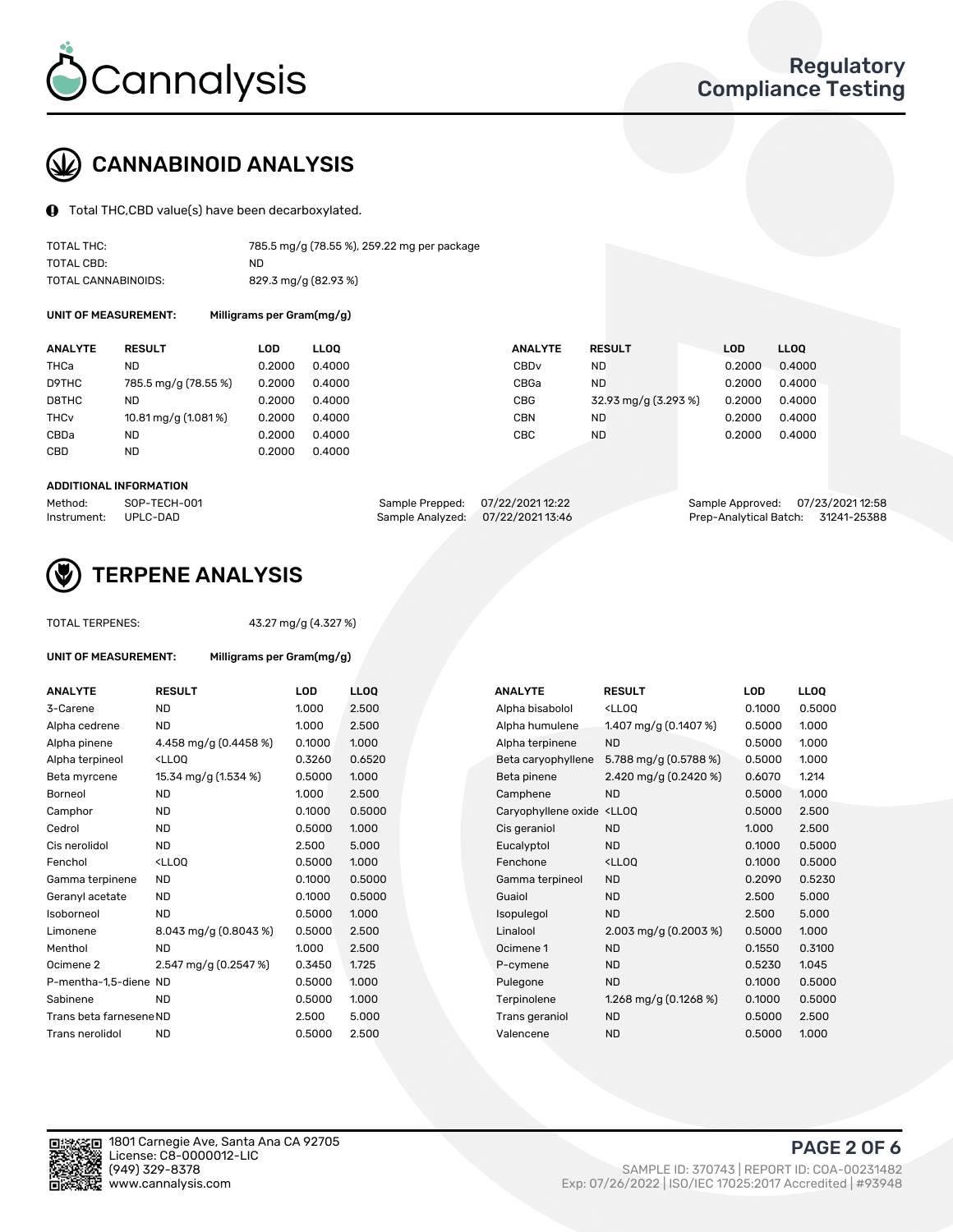

## Regulatory Compliance Testing

#### ADDITIONAL INFORMATION

Method: SOP-TECH-027 Sample Prepped: 07/22/2021 09:48 Sample Approved: 07/22/2021 16:28 Prep-Analytical Batch: 31237-25382



CHEMICAL RESIDUE ANALYSIS PASS

UNIT OF MEASUREMENT: Micrograms per Gram(ug/g)

| <b>ANALYTE</b>    | <b>RESULT</b> | LOD    | LL <sub>OO</sub> | <b>ACTION LEVEL</b> |      | <b>ANALYTE</b>      | <b>RESULT</b> | LOD    | <b>LLOO</b> | <b>ACTION LEVEL</b> |      |
|-------------------|---------------|--------|------------------|---------------------|------|---------------------|---------------|--------|-------------|---------------------|------|
| Abamectin         | <b>ND</b>     | 0.0200 | 0.0400           | 0.1000              | Pass | Acephate            | <b>ND</b>     | 0.0200 | 0.0400      | 0.1000              | Pass |
| Acequinocyl       | <b>ND</b>     | 0.0200 | 0.0400           | 0.1000              | Pass | Acetamiprid         | <b>ND</b>     | 0.0200 | 0.0400      | 0.1000              | Pass |
| Aldicarb          | <b>ND</b>     | 0.0200 | 0.0400           | 0.0                 | Pass | Azoxystrobin        | <b>ND</b>     | 0.0200 | 0.0400      | 0.1000              | Pass |
| Bifenazate        | <b>ND</b>     | 0.0200 | 0.0400           | 0.1000              | Pass | <b>Bifenthrin</b>   | <b>ND</b>     | 0.0200 | 0.0400      | 3.000               | Pass |
| <b>Boscalid</b>   | <b>ND</b>     | 0.0200 | 0.0400           | 0.1000              | Pass | Carbaryl            | <b>ND</b>     | 0.0200 | 0.0400      | 0.5000              | Pass |
| Carbofuran        | <b>ND</b>     | 0.0200 | 0.0400           | 0.0                 | Pass | Chlorantraniliprole | <b>ND</b>     | 0.0200 | 0.0400      | 10.00               | Pass |
| Clofentezine      | <b>ND</b>     | 0.0200 | 0.0400           | 0.1000              | Pass | Coumaphos           | <b>ND</b>     | 0.0200 | 0.0400      | 0.0                 | Pass |
| Cyfluthrin        | <b>ND</b>     | 0.4000 | 1.000            | 2.000               | Pass | Cypermethrin        | <b>ND</b>     | 0.4000 | 1.000       | 1.000               | Pass |
| Daminozide        | <b>ND</b>     | 0.0200 | 0.0400           | 0.0                 | Pass | Diazinon            | <b>ND</b>     | 0.0200 | 0.0400      | 0.1000              | Pass |
| <b>Dichlorvos</b> | <b>ND</b>     | 0.0200 | 0.0400           | 0.0                 | Pass | Dimethoate          | <b>ND</b>     | 0.0200 | 0.0400      | 0.0                 | Pass |
| Dimethomorph      | <b>ND</b>     | 0.0200 | 0.0400           | 2.000               | Pass | Ethoprophos         | <b>ND</b>     | 0.0200 | 0.0400      | 0.0                 | Pass |
| Etofenprox        | <b>ND</b>     | 0.0200 | 0.0400           | 0.0                 | Pass | Etoxazole           | <b>ND</b>     | 0.0200 | 0.0400      | 0.1000              | Pass |
| Fenhexamid        | <b>ND</b>     | 0.0200 | 0.0400           | 0.1000              | Pass | Fenoxycarb          | <b>ND</b>     | 0.0200 | 0.0400      | 0.0                 | Pass |
| Fenpyroximate     | <b>ND</b>     | 0.0200 | 0.0400           | 0.1000              | Pass | Fipronil            | <b>ND</b>     | 0.0400 | 0.1000      | 0.0                 | Pass |
| Flonicamid        | <b>ND</b>     | 0.0200 | 0.0400           | 0.1000              | Pass | Fludioxonil         | <b>ND</b>     | 0.0200 | 0.0400      | 0.1000              | Pass |
| Hexythiazox       | <b>ND</b>     | 0.0200 | 0.0400           | 0.1000              | Pass | Imazalil            | <b>ND</b>     | 0.0200 | 0.0400      | 0.0                 | Pass |
| Imidacloprid      | <b>ND</b>     | 0.0200 | 0.0400           | 5.000               | Pass | Kresoxim methyl     | <b>ND</b>     | 0.0200 | 0.0400      | 0.1000              | Pass |
| Malathion         | <b>ND</b>     | 0.0200 | 0.0400           | 0.5000              | Pass | Metalaxyl           | <b>ND</b>     | 0.0200 | 0.0400      | 2.000               | Pass |
| Methiocarb        | <b>ND</b>     | 0.0200 | 0.0400           | 0.0                 | Pass | Methomyl            | <b>ND</b>     | 0.0200 | 0.0400      | 1.000               | Pass |
| Mevinphos         | <b>ND</b>     | 0.0200 | 0.0400           | 0.0                 | Pass | Myclobutanil        | <b>ND</b>     | 0.0200 | 0.0400      | 0.1000              | Pass |
| Naled             | <b>ND</b>     | 0.0200 | 0.0400           | 0.1000              | Pass | Oxamyl              | <b>ND</b>     | 0.0200 | 0.0400      | 0.5000              | Pass |
| Paclobutrazol     | <b>ND</b>     | 0.0200 | 0.0400           | 0.0                 | Pass | Permethrins         | <b>ND</b>     | 0.0400 | 0.1000      | 0.5000              | Pass |
| Phosmet           | <b>ND</b>     | 0.0200 | 0.0400           | 0.1000              | Pass | Piperonyl butoxide  | <b>ND</b>     | 0.0200 | 0.0400      | 3.000               | Pass |
| Prallethrin       | <b>ND</b>     | 0.0200 | 0.0400           | 0.1000              | Pass | Propiconazole       | <b>ND</b>     | 0.0200 | 0.0400      | 0.1000              | Pass |
| Propoxur          | <b>ND</b>     | 0.0200 | 0.0400           | 0.0                 | Pass | Pyrethrins          | <b>ND</b>     | 0.0200 | 0.0400      | 0.5000              | Pass |
| Pyridaben         | <b>ND</b>     | 0.0200 | 0.0400           | 0.1000              | Pass | Spinetoram          | <b>ND</b>     | 0.0200 | 0.0400      | 0.1000              | Pass |
| Spinosad          | <b>ND</b>     | 0.0300 | 0.0700           | 0.1000              | Pass | Spiromesifen        | <b>ND</b>     | 0.0200 | 0.0400      | 0.1000              | Pass |
| Spirotetramat     | <b>ND</b>     | 0.0200 | 0.0400           | 0.1000              | Pass | Spiroxamine         | <b>ND</b>     | 0.0200 | 0.0400      | 0.0                 | Pass |
| Tebuconazole      | <b>ND</b>     | 0.0200 | 0.0400           | 0.1000              | Pass | Thiacloprid         | <b>ND</b>     | 0.0200 | 0.0400      | 0.0                 | Pass |
| Thiamethoxam      | <b>ND</b>     | 0.0200 | 0.0400           | 5.000               | Pass | Trifloxystrobin     | <b>ND</b>     | 0.0200 | 0.0400      | 0.1000              | Pass |

#### ADDITIONAL INFORMATION

Method: SOP-TECH-002 Sample Prepped: 07/22/2021 13:51 Sample Approved: 07/23/2021 16:20<br>Instrument: LC-MS/MS Sample Analyzed: 07/22/2021 14:18 Prep-Analytical Batch: 31242-25389 Prep-Analytical Batch: 31242-25389

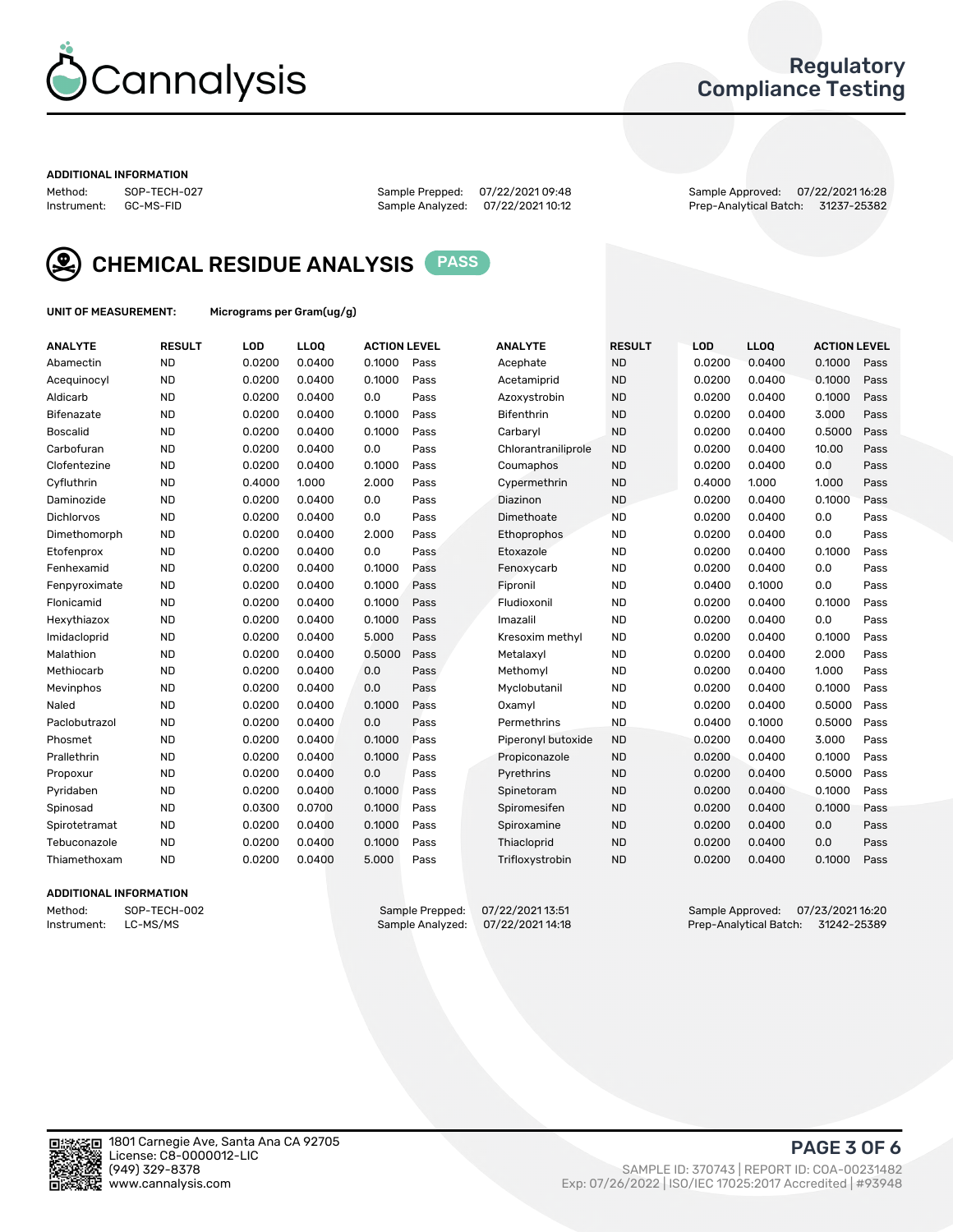

## CHEMICAL RESIDUE GC ANALYSIS PASS

| UNIT OF MEASUREMENT: | Micrograms per |
|----------------------|----------------|
|                      |                |

r Gram(ug/g)

| <b>ANALYTE</b>         | <b>RESULT</b>            | LOD    | <b>LLOO</b> | <b>ACTION LEVEL</b> |                                     | <b>ANALYTE</b>                     | <b>RESULT</b> | LOD    | <b>LLOO</b>                                | <b>ACTION LEVEL</b>             |      |
|------------------------|--------------------------|--------|-------------|---------------------|-------------------------------------|------------------------------------|---------------|--------|--------------------------------------------|---------------------------------|------|
| Captan                 | <b>ND</b>                | 0.1000 | 0.2000      | 0.7000              | Pass                                | Chlordane                          | <b>ND</b>     | 0.0109 | 0.0136                                     | 0.0                             | Pass |
| Methyl parathion       | <b>ND</b>                | 0.0400 | 0.1000      | 0.0                 | Pass                                | <b>PCNB</b>                        | <b>ND</b>     | 0.0200 | 0.0400                                     | 0.1000                          | Pass |
| Chlorfenapyr           | <b>ND</b>                | 0.0800 | 0.1000      | 0.0                 | Pass                                | Chlorpyrifos                       | <b>ND</b>     | 0.0800 | 0.1000                                     | 0.0                             | Pass |
| ADDITIONAL INFORMATION |                          |        |             |                     |                                     |                                    |               |        |                                            |                                 |      |
| Method:<br>Instrument: | SOP-TECH-010<br>GC-MS/MS |        |             |                     | Sample Prepped:<br>Sample Analyzed: | 07/22/202113:52<br>07/22/202114:19 |               |        | Sample Approved:<br>Prep-Analytical Batch: | 07/23/2021 11:34<br>31243-25390 |      |

## RESIDUAL SOLVENT ANALYSIS PASS

UNIT OF MEASUREMENT: Micrograms per Gram(ug/g)

| <b>ANALYTE</b>       | <b>RESULT</b> | LOD    | <b>LLOO</b> | <b>ACTION LEVEL</b> |      | <b>ANALYTE</b>           | <b>RESULT</b> | LOD    | <b>LLOO</b> | <b>ACTION LEVEL</b> |      |
|----------------------|---------------|--------|-------------|---------------------|------|--------------------------|---------------|--------|-------------|---------------------|------|
| Acetone              | <b>ND</b>     | 50.00  | 100.0       | 5000                | Pass | Acetonitrile             | <b>ND</b>     | 50.00  | 100.0       | 410.0               | Pass |
| Benzene              | <b>ND</b>     | 0.5000 | 1.000       | 1.000               | Pass | <b>Butane</b>            | <b>ND</b>     | 50.00  | 100.0       | 5000                | Pass |
| Chloroform           | <b>ND</b>     | 0.5000 | 1.000       | 1.000               | Pass | Ethanol                  | <b>ND</b>     | 50.00  | 100.0       | 5000                | Pass |
| <b>Ethyl Acetate</b> | <b>ND</b>     | 50.00  | 100.0       | 5000                | Pass | <b>Ethyl Ether</b>       | <b>ND</b>     | 50.00  | 100.0       | 5000                | Pass |
| Ethylene oxide       | <b>ND</b>     | 0.5000 | 1.000       | 1.000               | Pass | Heptane                  | <b>ND</b>     | 50.00  | 100.0       | 5000                | Pass |
| Hexane               | <b>ND</b>     | 50.00  | 100.0       | 290.0               | Pass | <b>Isopropyl Alcohol</b> | <b>ND</b>     | 50.00  | 100.0       | 5000                | Pass |
| Methanol             | <b>ND</b>     | 50.00  | 100.0       | 3000                | Pass | Methylene chloride       | <b>ND</b>     | 0.5000 | 1.000       | 1.000               | Pass |
| Pentane              | <b>ND</b>     | 50.00  | 100.0       | 5000                | Pass | Propane                  | <b>ND</b>     | 50.00  | 200.0       | 5000                | Pass |
| Toluene              | <b>ND</b>     | 50.00  | 100.0       | 890.0               | Pass | Xvlenes                  | <b>ND</b>     | 50.08  | 100.0       | 2170                | Pass |
| Trichloroethylene    | <b>ND</b>     | 0.5000 | 1.000       | 1.000               | Pass | 1.2-Dichloroethane       | <b>ND</b>     | 0.5000 | 1.000       | 1.000               | Pass |

#### ADDITIONAL INFORMATION

Method: SOP-TECH-021 Sample Prepped: 07/22/2021 09:49 Sample Approved: 07/22/2021 15:25<br>Instrument: HS-GC-MS/FID Sample Analyzed: 07/22/2021 10:12 Prep-Analytical Batch: 31239-25381 Prep-Analytical Batch: 31239-25381



UNIT OF MEASUREMENT: Cycle Threshold (Ct)

| <b>ANALYTE</b>         | <b>RESULT</b>               | LOD   | <b>LLOO</b> | <b>ACTION LEVEL</b> |                       | <b>ANALYTE</b> | <b>RESULT</b> | LOD               | LL <sub>00</sub> |     | <b>ACTION LEVEL</b> |
|------------------------|-----------------------------|-------|-------------|---------------------|-----------------------|----------------|---------------|-------------------|------------------|-----|---------------------|
| A.fumigatus            | <b>ND</b>                   | 33.00 | 0.0         | 0.0                 | Pass                  | A. flavus      | <b>ND</b>     | 33.00             | 0.0              | 0.0 | Pass                |
| A. niger               | <b>ND</b>                   | 33.00 | 0.0         | 0.0                 | Pass                  | A. terreus     | <b>ND</b>     | 33.00             | 0.0              | 0.0 | Pass                |
| <b>STEC</b>            | <b>ND</b>                   | 33.00 | 0.0         | 0.0                 | Pass                  | Salmonella spp | <b>ND</b>     | 33.00             | 0.0              | 0.0 | Pass                |
| ADDITIONAL INFORMATION |                             |       |             |                     |                       |                |               |                   |                  |     |                     |
| $M = H - H$            | COD TEQUI 044 COD TEQUI 000 |       |             | Consele Desposal    | $07/21$ (2004 $07.25$ |                |               | Comple Annualcodi | 07/24/202445.40  |     |                     |

Method: SOP-TECH-016, SOP-TECH-022 Sample Prepped: 07/26/2021 07: Instrument: qPCR Sample Analyzed: 07/26/2021 07:27 Prep-Analytical Batch: 31326-25459

PAGE 4 OF 6

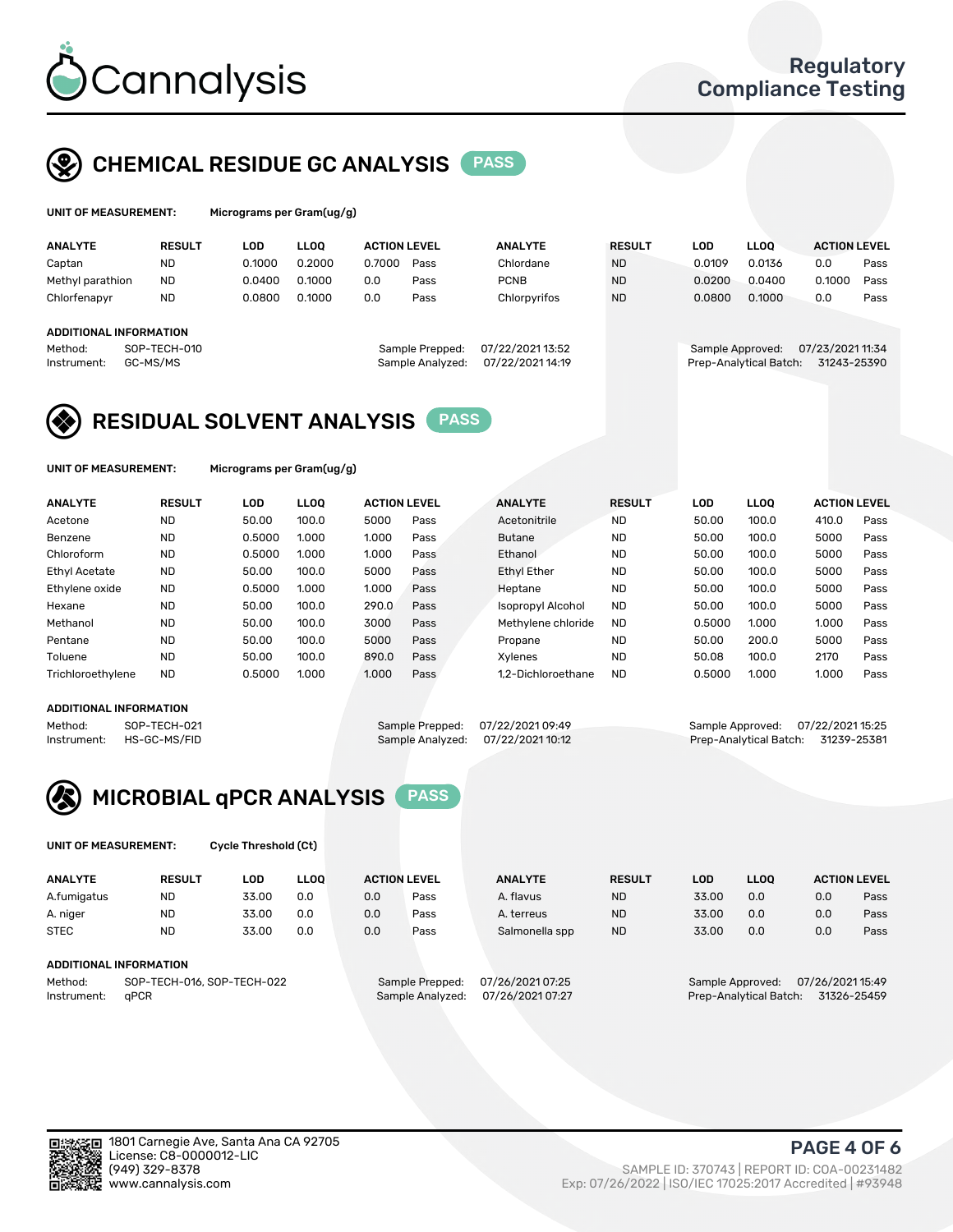



| UNIT OF MEASUREMENT:          |                            | Micrograms per Gram(ug/g) |             |                     |                  |               |                  |                        |                     |      |  |  |
|-------------------------------|----------------------------|---------------------------|-------------|---------------------|------------------|---------------|------------------|------------------------|---------------------|------|--|--|
| <b>ANALYTE</b>                | <b>RESULT</b>              | <b>LOD</b>                | <b>LLOO</b> | <b>ACTION LEVEL</b> | <b>ANALYTE</b>   | <b>RESULT</b> | <b>LOD</b>       | <b>LLOO</b>            | <b>ACTION LEVEL</b> |      |  |  |
| Arsenic                       | <b>ND</b>                  | 0.0120                    | 0.1000      | 0.2000<br>Pass      | Cadmium          | <b>ND</b>     | 0.0072           | 0.0500                 | 0.2000              | Pass |  |  |
| Lead                          | <b>ND</b>                  | 0.0068                    | 0.0500      | 0.5000<br>Pass      | Mercury          | <b>ND</b>     | 0.0060           | 0.0500                 | 0.1000              | Pass |  |  |
| <b>ADDITIONAL INFORMATION</b> |                            |                           |             |                     |                  |               |                  |                        |                     |      |  |  |
| Method:                       | SOP-TECH-013               |                           |             | Sample Prepped:     | 07/22/2021 13:55 |               | Sample Approved: |                        | 07/23/2021 14:04    |      |  |  |
| Instrument:                   | ICP-MS                     |                           |             | Sample Analyzed:    | 07/22/2021 16:46 |               |                  | Prep-Analytical Batch: | 31245-25393         |      |  |  |
| (美)                           | <b>MYCOTOXINS ANALYSIS</b> |                           |             | <b>PASS</b>         |                  |               |                  |                        |                     |      |  |  |

UNIT OF MEASUREMENT: Micrograms per Kilogram(ug/kg)

| <b>ANALYTE</b>          | <b>RESULT</b> | LOD   | LLOO  | <b>ACTION LEVEL</b> |      | <b>ANALYTE</b> | <b>RESULT</b> | LOD   | <b>LLOO</b> | <b>ACTION LEVEL</b> |      |
|-------------------------|---------------|-------|-------|---------------------|------|----------------|---------------|-------|-------------|---------------------|------|
| Aflatoxin B1            | <b>ND</b>     | 1.000 | 2.000 |                     | N/A  | Aflatoxin B2   | <b>ND</b>     | 2.000 | 5.000       |                     | N/A  |
| Aflatoxin G1            | <b>ND</b>     | 2.000 | 5.000 |                     | N/A  | Aflatoxin G2   | <b>ND</b>     | 2.000 | 5.000       |                     | N/A  |
| <b>Total Aflatoxins</b> | <b>ND</b>     | 10.00 | 14.00 | 20.00               | Pass | Ochratoxin A   | <b>ND</b>     | 1.000 | 2.000       | 20.00               | Pass |
|                         |               |       |       |                     |      |                |               |       |             |                     |      |
| ADDITIONAL INCODMATION  |               |       |       |                     |      |                |               |       |             |                     |      |

#### DDITIONAL INFORMATION

Method: SOP-TECH-020 Sample Prepped: 07/22/2021 10:07 Sample Approved: 07/22/2021 14:16 Instrument: LC-MS/MS Sample Analyzed: 07/22/2021 10:18 Prep-Analytical Batch: 31238-25383

# FILTH & FOREIGN MATERIAL ANALYSIS PASS

UNIT OF MEASUREMENT: Filth and Foreign Matter (%, #/3g)

| <b>ANALYTE</b>                | <b>RESULT</b>                     | LOD | <b>LLOO</b> | <b>ACTION LEVEL</b> |                                     | <b>ANALYTE</b>                      | <b>RESULT</b> | LOD | <b>LLOO</b>                                | <b>ACTION LEVEL</b>             |      |
|-------------------------------|-----------------------------------|-----|-------------|---------------------|-------------------------------------|-------------------------------------|---------------|-----|--------------------------------------------|---------------------------------|------|
| IF RH ME                      | <b>ND</b>                         | 0.0 | 0.0         | 1.000               | Pass                                | <b>IFM</b>                          | <b>ND</b>     | 0.0 | 0.0                                        | 25.00                           | Pass |
| Mold                          | <b>ND</b>                         | 0.0 | 0.0         | 25.00               | Pass                                | <b>SSCD</b>                         | <b>ND</b>     | 0.0 | 0.0                                        | 25.00                           | Pass |
| <b>ADDITIONAL INFORMATION</b> |                                   |     |             |                     |                                     |                                     |               |     |                                            |                                 |      |
| Method:<br>Instrument:        | SOP-TECH-009<br>Visual Inspection |     |             |                     | Sample Prepped:<br>Sample Analyzed: | 07/22/2021 15:59<br>07/22/202115:59 |               |     | Sample Approved:<br>Prep-Analytical Batch: | 07/22/2021 16:02<br>31252-25392 |      |